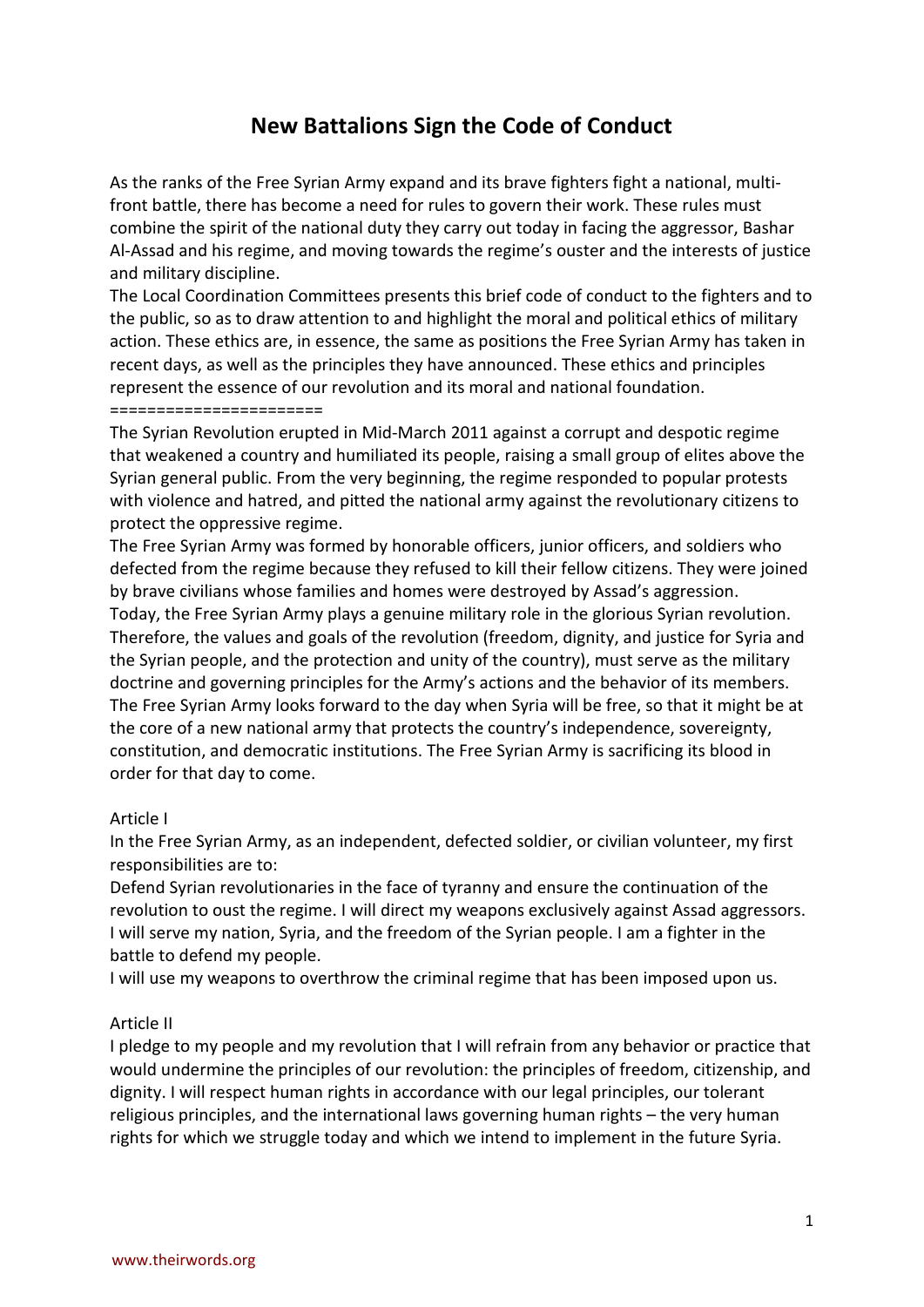## Article III

Any person who takes up arms in the name of the regime, regardless of their rank, should be arrested and remain in the custody of the Free Syrian Army. In the event that an individual is arrested, and it is determined that the individual was working for the regime, voluntarily or for payment, to supply information about revolutionary activists, that individual shall be considered a prisoner and treated in accordance with laws governing prisoners of war.

## Article IV

I pledge not to practice any form of torture, rape, mutilation, or degradation. I will preserve prisoners' rights and will not exercise any of the above practices in order to obtain confessions.

## Article V

I will not issue any executive orders, particularly with regard to death or corporal punishment. Only an appropriate legal authority, with relevant expertise, may conduct trials and find perpetrators guilty.

## Article VI

I will not engage in any practice that leads to the physical torture or murder of prisoners or informants, and I will not participate in any public execution.

## Article VII

I pledge not to engage in any form of theft or looting on the pretext that I am helping to finance the armed struggle. I pledge not to take any person hostage for ransom.

## Article VIII

I pledge not to use my weapon against activists or civilians, whether or not I agree with them; and I pledge to not use my weapon against any other Syrian citizen. I pledge to limit my use of weapons to the defense of our people and myself in facing the criminal regime.

## Article IX

I pledge not to exercise reprisals on the basis of ethnicity, sect, religion, or any other basis, and to refrain from any abusive practices, in word or in deed, against any component of the Syrian people.

## Article X

I pledge to surrender my weapons to the Transitional Authority, which will manage the country's affairs during the transitional period after the fall of the regime.

## Article XI

If found guilty of violating any of these articles, I agree to submit to a fair trial undertaken by specialized committees formed under the supervision of the Free Syrian Army's leadership and monitored by an independent judiciary body.

## Initial Signatories:

Lieutenant Colonel Muhannad Ahmad Al-Talaa, Commander of the Military Council of Deir Ezzor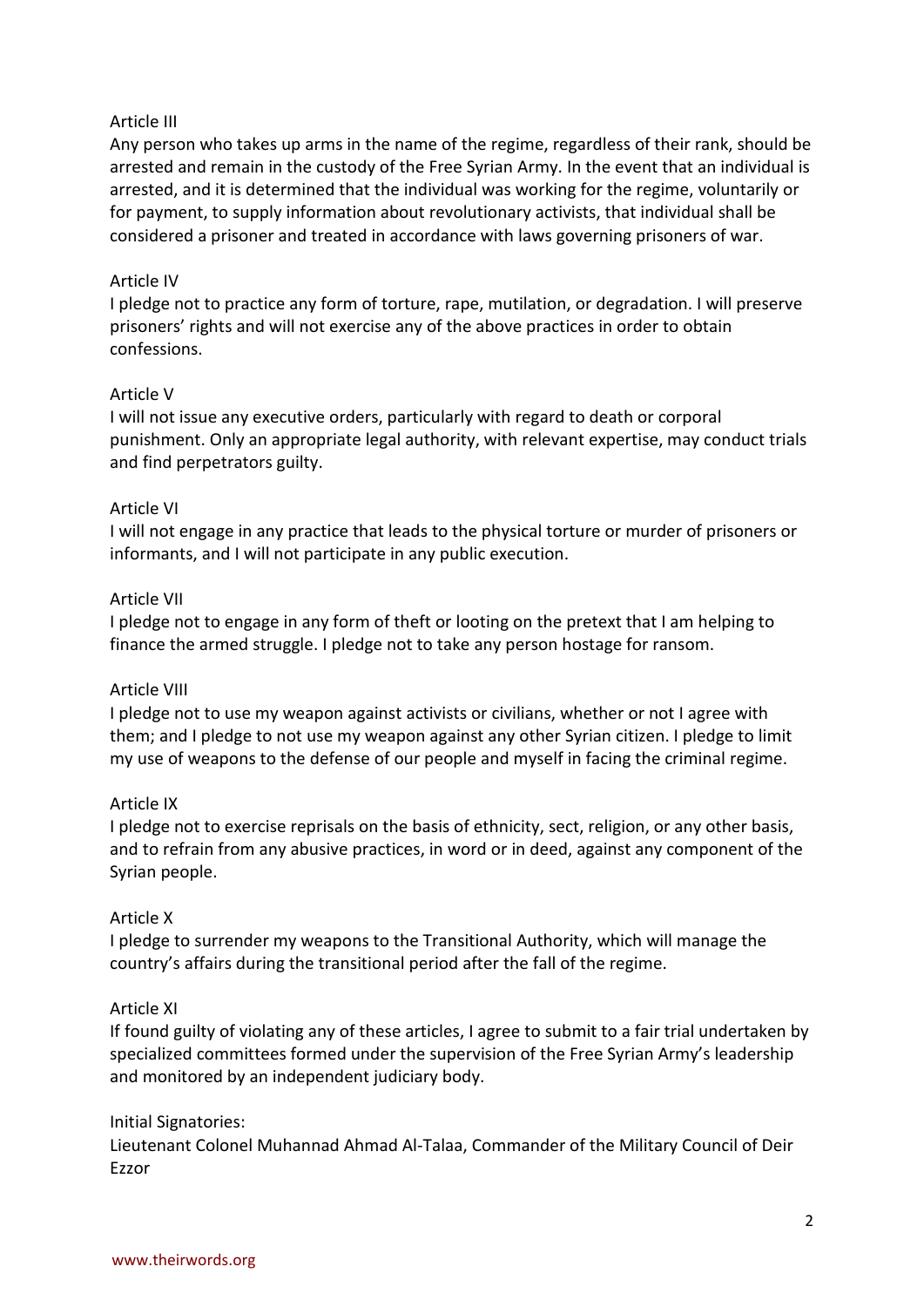Colonel Qassim Saad Eddin, Commander of the Military Council in Homs Sergeant Ismail Sheikh Saleh, Jisr Al-Shoghour, Idlib Lieutenant Colonel Zahid Hourani, head of the Military Office in Homs Major Ibrahim Moutawaa, Commander of the Al-Nour Battalion in Qosair Colonel Radwan Ayyoush, Commander of the Military Office in Homs Lieutenant Colonel Jamil Ra'adoun, Commander of the League of Battalions in the Hama Countryside Colonel Khaled Alqatini of Khan Sheihoun and its countryside First Lieutenant Hamza Qaziz, Al-Baraa Brigade in Douma The Al-Baraa Brigade in Douma Major Abou Mohammad Al-Homsi, the Soldiers of God Brigade in Damascus The Falcons of the Land Brigade in Hama The Martyrs of Latamna Battalion The Martyrs of Asi Battalion in Hama The Abi Al-Fidaa Battalion in Hama The Special Operations Battalion in Hama The Sunna Lions Battalion in Mayadeen The Omar Al-Mukhtar Battalion in Deir Baalba, Homs Abdul Baset Sarout

New Signatures

Lieutenant Colonel Mohammad al-Aboud Commander of the Revolutionary Military Council in Deir Ezzor

Captain Mostafa Shawardi/ Ansar Mohammad Battalion in Mawrak

Lieutenant Colonel Hafez Jad AlKaeem Faraj Commander of the Military Council in the Governorate of Sweida

Lieutenant Maher al-Tamer Commander of Shuhada al-Hurriya (Martyrs of Freedom) Battalion in Mawrak

Al-Haq (The Truth) Battalion in Mqeilbiya

Burkan al-Sham (Damascus Volcano) Battalion

New Signatures

Major Qassem Najem/ Tahrir alJanoob Battalion in Daraa

Captain Khaled Fatehallah Commander of the Free Syrian Army in Daeel

Captain Ali Shakerdi/ al-Amjad Battalion in Aleppo